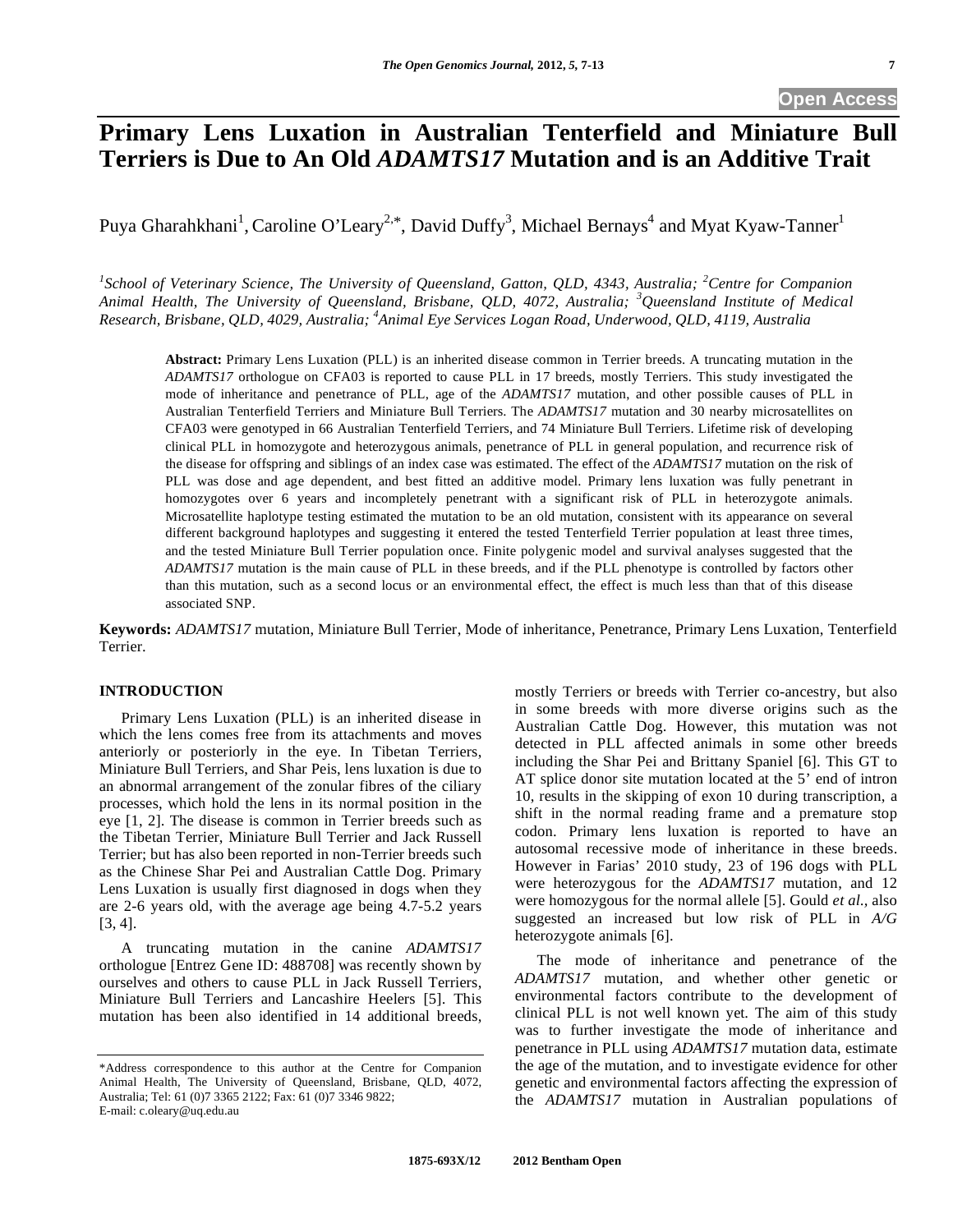Tenterfield Terrier and Miniature Bull Terriers. Here we report that the *ADAMTS17* mutation has a dose and age dependent penetrance, and an additive mode of inheritance in Australian Miniature Bull Terriers and Tenterfield Terriers. It is the main cause of PLL in those breeds, and is probably an old mutation.

# **MATERIAL AND METHODS**

#### **Animal Ethics**

 The University of Queensland Animal Ethics Committee approved this study SVS/089/907[nf], SVS/095/08, SVS/ 284/10/QCCC/ACAHF/KIBBLETRUST (NF), as did The University of Queensland Human Ethics Committee 2007000223.

#### **SELECTION OF DOGS AND gDNA EXTRACTION**

 Sixty-six Tenterfield Terriers and 74 Miniature Bull Terriers from a population in which PLL was segregating were enrolled in the study. Veterinary ophthalmologists examined the dogs' eyes after pupillary dilation with 1% Topicamide (Alcon-Couvreur N.V., Puurs, Belgium) and using indirect ophthalmoscopy, applanation tonometry and slit lamp biomicroscopy. Diagnostic criteria included any evidence of PLL including the presence of an aphakic crescent, iridonesis, elevated intraocular pressure, anteriorly displaced vitreous or vitreous syneresis. Pedigrees were collected if available. Genomic DNA was extracted from EDTA blood using a salt extraction protocol [7], and QIAamp DNA Mini Kit (QIAGEN, Hilden, Germany) according to manufacturer instructions.

#### **GENOTYPING THE** *ADAMTS17* **MUTATION**

 Genotypes for the *ADAMTS17* SNP were performed as in [5].

#### **GENOTYPING MICROSATELLITES ON CFA03**

 Thirty microsatellites on CFA03 were amplified. Thirteen of these microsatellites were located in the region between 40 Mb to 45 Mb, the region containing the canine *ADAMTS17* mutation which is located at 43.52 Mb. Eight of 30 were from a previous study [8], and 22 were from the available databases [9-12] (Supplementary Material **1**). Microsatellites were amplified using primers fluorescently labelled using a M13 tailing method [13]. All microsatellites were initially amplified in singleplex PCR and results compared with those obtained from multiplex PCR to ensure consistency. Singleplex PCRs contained 10-30 ng DNA, 1 x PCR Buffer,  $0.2 \mu M$  of each dNTP,  $0.05 \mu M$  forward and 0.1  $\mu$ M reverse primers, 0.1  $\mu$ M labelled M13 primer, and 1 U HotstarTaq® DNA Polymerase (QIAGEN, Hilden, Germany) in a 10  $\mu$ l reaction volume. The M13 primer was labelled with 6FAM™, VIC®, NED™ and PET® dyes (DS-33 GeneScan™ Installation Standard, Applied Biosysyems, Foster City, USA). Microsatellites were amplified at 95ºC for 15 min; followed by 35 cycles of 94ºC for 1 min, 55ºC for 1 min, and 72ºC for 1 min; and one cycle of 72ºC for 10 min.

 Seven multiplex PCRs were performed (Supplementary Material 1). Ten µl PCRs contained 10-30 ng DNA, 1x Multiplex PCR Master Mix (QIAGEN, Hilden, Germany), variable concentrations of forward and reverse primers, and  $0.2$ -0.3  $\mu$ M of each labelled M13 primer. The M13 primer was labelled with 6FAM™, VIC®, NED™ and PET® dyes. Microsatellites were amplified at 95ºC for 15 min, followed by 35 cycles of 94ºC for 30 s, 55ºC for 90 s, and 72ºC for 1 min; and one cycle of 72ºC for 10 min. Labelled PCR products were genotyped using 3130XL Genetic Analyzer (Applied Biosystems, Foster City, USA), and analysed with software Genemapper version 3.7 (Applied Biosystems, Foster City, USA).

#### **LINKAGE AND ASSOCIATION ANALYSES**

 Sib-pair64 software [14] was used for non-parametric linkage analysis and also association analysis between the microsatellites and the PLL phenotype, and to determine segregation of PLL linked markers with the *ADAMTS17*  mutation. Superlink1\_7.linux32 [15] was also used for parametric linkage analysis using microsatellites and disease phenotype data.

# **INVESTIGATION OF MODE OF INHERITANCE AND DISEASE PENETRANCE**

 Kruskal Wallis testing for mean age at diagnosis was performed using Sib-pair64 software to investigate the effect of different genotypes of the PLL causative *ADAMTS17* biallelic SNP on the age of onset of disease. Survival analysis was performed using the Kaplan Meier method, Weibull model, and gamma distribution parametric model in R-2.10.0 software [16]. Single major locus recurrent risk was calculated using Sib-pair64 software, both to further investigate the mode of inheritance and penetrance of PLL, as well as to evaluate the risk of recurrence and risk to offspring from varying types of matings between affected and unaffected animals.

# **ESTIMATION OF THE AGE OF THE** *ADAMTS17* **MUTATION**

 Superlink1\_7.linux32 was used to analyse microsatellite haplotypes to allow estimation of the age of the *ADAMTS17* mutation. This calculation was based on the number of recombination events in the haplotypes. The DMLE programme (Version 2.3) [17] was also used to estimate the age of the *ADAMTS17* mutation, based on the recombination pattern observed in the flanking microsatellite markers.

# **INVESTIGATION OF CAUSES OTHER THAN THE**  *ADAMTS17* **MUTATION IN PLL**

 Finite polygenic model analysis using Sib-pair64 and survival analysis using R-2.10.0 were performed to investigate the effect of factors of than the *ADAMTS17* mutation in PLL.

#### **RESULTS**

#### **PLL Status**

 Sixty-five Tenterfield Terriers and 65 Miniature Bull Terriers had clinical PLL phenotype recorded as diagnosed by a veterinary ophthalmologist, with 10 additional animals (1 Tenterfield and 9 Miniature Bull Terriers) having no phenotype recorded.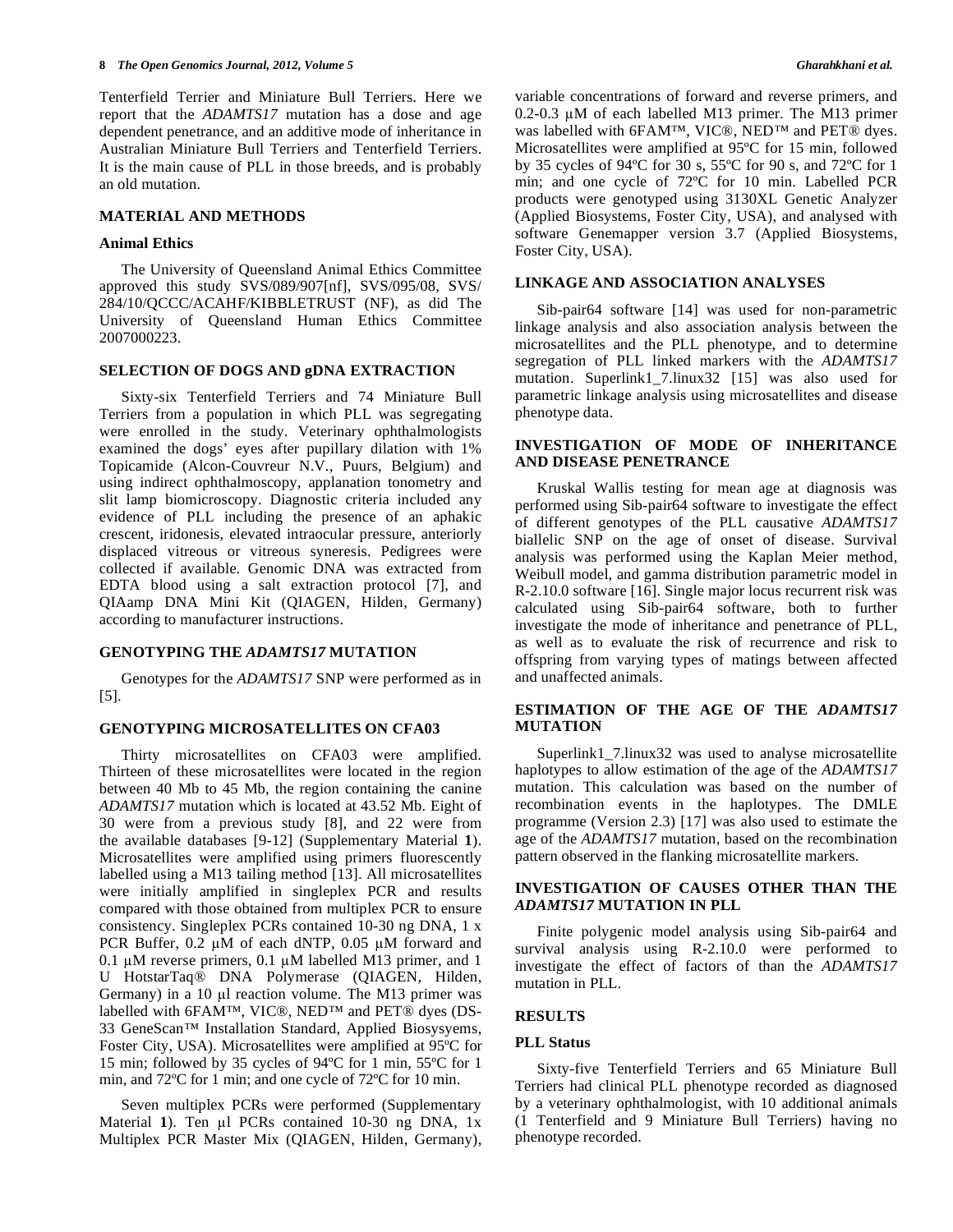# **PLL PHENOTYPE WAS LINKED TO MICRO-SATELLITES ON CFA03**

 Parametric linkage analysis supported linkage between 39.05 - 48.6 Mb on CFA03 and the PLL phenotype in both breeds. Maximum LOD scores obtained using dogs of both breeds in the analysis were 1.54 for CamC0.045 (43.5 Mb on CFA03), and 1.40 for ZUBECA4 (42.8 Mb on CFA03). Similarly, non-parametric linkage analysis also supported linkage between 41.5 - 45.3 Mb on CFA03 and PLL in both breeds, with a maximum LOD score of 1.46 for CamC0.045 and ZUBECA4. Association analysis also showed that allele *422* of CamC0.045 was associated with PLL (empirical  $P = 2 \times 10^{-6}$ .

#### **SEGREGATION OF LINKED MICROSATELLITES AND THE** *ADAMTS17* **MUTATION**

 Association analysis showed the *ADAMTS17* SNP allele *A*, consistently segregated with CamC0.045 allele *422* (LD  $r^2 = 0.96$ ). The frequency of the *A-422* haplotype in the study population was 0.41 (0.38 in the Tenterfield Terrier samples, 0.51 in the Mini Bull Terrier samples).

# **MODE OF INHERITANCE AND PENETRANCE OF PLL**

 The prevalence of clinical PLL in this population of Tenterfield Terriers was 12% (8/65), and 23% (15/65) in Miniature Bull Terriers. Altogether, 23 dogs had clinical PLL with 15 being *A/A* (65%) for the *ADAMTS17* SNP and 8 being *A/G* (35%). While 7.5% of clinically unaffected animals were *A/A*, all *A/A* dogs over 6 years old had clinical PLL (Table **1**).

 Kruskal Wallis testing showed significant differences between groups of animals with different PLL status according to their *ADAMTS17* SNP genotype ( $P = 0.0016$ ) (Table **2**). Twenty-three dogs in this study were *A/A* homozygotes, with 8 dogs clinically unaffected by PLL. However, all of these *A/A* unaffected dogs were young. The mean age of *A/A* unaffected animals was 21 months, whereas the mean age of *A/A* affected animals was 54 months.

 The mean age of diagnosis with PLL was 54 months in *A/A* homozygote animals and 72 months in *A/G* heterozygote animals. The mean age of *A/G* heterozygotes with no clinical signs of PLL was 49 months, compared with 72 months in heterozygous animals with clinical PLL.

 Survival analysis using non-parametric Kaplan-Meier estimate analysis showed that the estimated lifetime risk of clinical PLL for *A/A* homozygotes was higher than in *A/G* heterozygote dogs (Fig. **1**). No dogs were diagnosed with PLL at 2 years of age, but by 3 years of age PLL had been diagnosed in 10% of *A/A* homozygotes. Homozygous *A/A* dogs over 6 years of age showed 100% disease penetrance. In heterozygote animals, penetrance of the disease phenotype was less than 5% in animals aged 3 years, and 60% in animals aged 10 years (Fig. **1**). There was zero penetrance in *G/G* homozygote dogs in the study population. Survival analysis using the parametric Weibull model produced similar results to those obtained from non-parametric Kaplan-Meier estimate analysis (data not shown). Ascertainment corrected survival analysis under a Gamma distribution parametric model also gave similar results to those from the nonascertainment corrected Kaplan-Meier and Weibull model analysis (data not shown), so we believe our penetrance estimates to be robust to model misspecification.

**Table 1. Proportions of** *ADAMTS17* **SNP Genotypes in PLL Clinically Affected and Clinically Unaffected Dogs (Miniature Bull Terriers and Tenterfield Terriers Combined)** 

| <b>ADAMTS17 SNP Genotype/PLL Status</b> | A/A           | A/G            | G/G            |
|-----------------------------------------|---------------|----------------|----------------|
| PLL affected                            | 65.2% (15/23) | 34.8% (8/23)   | $0\%$ (0/23)   |
| PLL unaffected (all ages)               | 7.5% (8/107)  | 47.7% (51/107) | 44.8% (48/107) |
| PLL unaffected $> 6$ years              | $0\%$ (0/21)  | 61.9% (13/21)  | 38.1% (8/21)   |

| Kruskal Wallis Testing for Mean Age at First Diagnosis of Clinical PLL | Table 2. |  |  |  |  |
|------------------------------------------------------------------------|----------|--|--|--|--|
|------------------------------------------------------------------------|----------|--|--|--|--|

| PLL Status/ADAMTS17<br><b>SNP Genotypes</b> * | Number of<br>Dogs | Mean age of Diagnosis in PLL Affected and<br><b>Unaffected Dogs</b> | <b>Standard Deviation of Mean Age of Diagnosis in</b><br>PLL Affected and Unaffected Dogs |
|-----------------------------------------------|-------------------|---------------------------------------------------------------------|-------------------------------------------------------------------------------------------|
| Unaffected- $A/A$                             | 8                 | 21                                                                  | 16                                                                                        |
| Unaffected- $A/G$                             | 51                | 49                                                                  | 33                                                                                        |
| Unaffected- $G/G$                             | 48                | 47                                                                  | 33                                                                                        |
| $A$ ffected- $A/A$                            | 15                | 54                                                                  | 11                                                                                        |
| Affected- $A/G$                               | 8                 | 72                                                                  | 28                                                                                        |

This test compared the mean age of diagnosis of clinically affected and unaffected animals according to their genotypes for the *ADAMTS17* SNP (*P* = 0.0016) (4 degrees of freedom and H = 17.45). The *P* value indicates that the differences between mean ages are significant between different groups of animals according to their PLL status and *ADAMTS17* SNP genotypes.

 $* A$  = mutant allele causing PLL in Miniature Bull Terriers and Tenterfield Terriers,  $G$  = wild type allele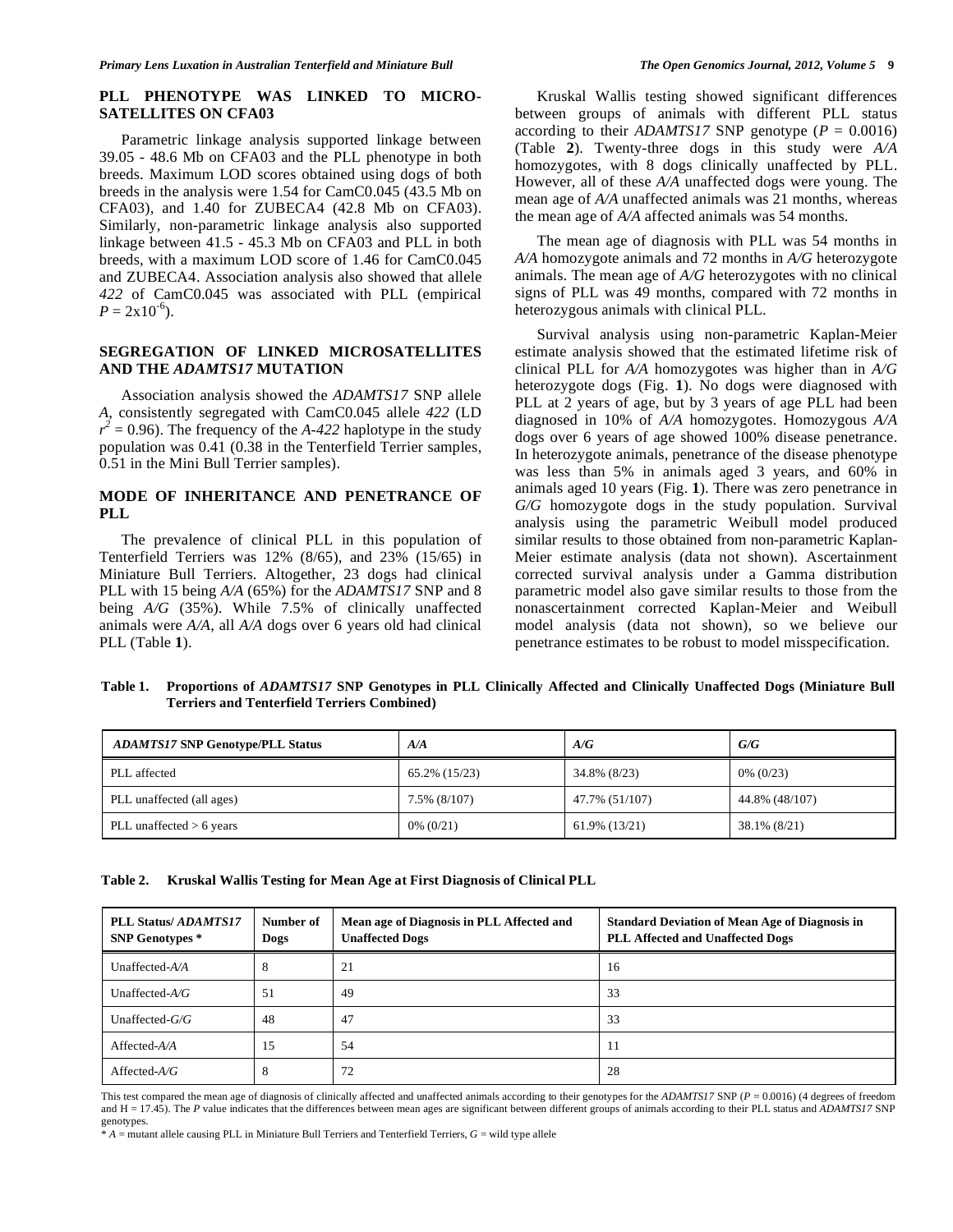

**Fig. (1). Penetrance of the** *ADAMTS17* **SNP in the clinical phenotype calculated using age at first diagnosis.** This plot shows survival analysis curves created by R-2.10.0 software, reflecting the lifetime risk of developing PLL due to the *ADAMTS17* mutation in years of age at the time of first diagnosis. This plot was produced using the non-parametric Kaplan-Meier estimate and parametric Weibull model. Step curves are the empirical age at onset curves, created using non-parametric Kaplan-Meier estimate analysis. The continuous lines show the lifetime risk estimates obtained using Weibull model survival analysis in *A/A* homozygote animals (red line), *A/G* heterozygote animals (blue line) and *G/G* homozygote animals (black horizontal line). Maximum and minimum 95% confidence intervals for age-at-first diagnosis created using Weibull model analysis are shown with non-continuous curves.

 Only 10 *A/G* heterozygote animals were over 7 years old in the study population, resulting in a wide estimated confidence interval for these animals (Fig. **1**). Therefore, for subsequent risk calculations, a penetrance value of 45% was used, which was the value calculated from dogs up to seven years of age. Under this model (mutation frequency 0.41, lifetime penetrance 100%, 45%, 0%), the recurrence risk to offspring and siblings of an index case was predicted to be 0.53 (see Table **3**).

**Table 3. Estimated Risk to Offspring from Various Mating Types, for the Development of Clinical PLL** 

| <b>Mating</b>  | <b>Proportion of Offspring</b><br>from Matings | <b>Risk to Offspring of</b><br><b>Clinical PLL</b> |
|----------------|------------------------------------------------|----------------------------------------------------|
| $UnA1$ x $UnA$ | 0.67                                           | 0.12                                               |
| $Aff2x$ UnA    | 0.29                                           | 0.26                                               |
| Aff x Aff      | 0.04                                           | 0.57                                               |

This table shows the estimated proportion of offspring with clinical PLL from various types of matings, obtained by single major locus recurrent risk calculation using Sibpair64 .

UnA; clinically unaffected by PLL

<sup>2</sup>Aff; clinically affected by PLL

# **ESTIMATION OF THE AGE OF THE** *ADAMTS17* **SNP**

 Eight of 15 Miniature Bull Terriers with clinical PLL were homozygous and seven were heterozygous for the disease associated SNP allele, and nine of these animals shared a common 9.6 Mb haplotype, with a core 600 Kb haplotype consisting of the *ADAMTS17* SNP and two of the closest flanking microsatellite markers shared by all except one animal (where there was an apparent mutational event). The common extended haplotype was also seen in some affected Tenterfield Terriers, so is likely to represent the ancestral background haplotype. The other risk haplotypes were consistent with a pattern of six ancestral recombination events in this 9.6 Mb interval. Using the DMLE+ program to analyse these data, we estimated the age of the mutation at 26 (21-28) generations old.

 Similar haplotype analysis in Tenterfield Terriers in the same linked region showed that 7 of 8 animals with clinical PLL were homozygous for allele *422* at the nearest marker CAMC03.045. However, unlike the Miniature Bull Terriers, haplotype homozygosity was not present in the entire region. Eighteen PLL associated haplotypes were identified in this region, all containing allele *422*. Three of these haplotypes were major haplotypes, with the other 15 variants likely to have occurred with recombination events within these main haplotypes. Despite this, the estimated age of the mutation was not greatly different, at 27 (23-29 generations).

 Given that there are multiple obligate recombination events in the 600 Kb interval between the two nearest flanking markers to the *ADAMTS17* mutation, this precludes the mutation being young. This is also implied by the same mutation being present in multiple dog breeds [5]. The estimated mutation age is quite sensitive to assumptions about how rapidly the breeds have expanded in size: 76 generations (95%CI, 53-118), assuming the breeds expanded at 10% per generation, and 23 generations (95%CI, 25-73) assuming 25% expansion per generation. Based on breed records, the latter expansion rate seems more plausible [18]. Assuming the mutation is relatively neutral with respect to reproductive fitness, and has not been actively selected for as a correlated trait by breeders, we can also estimate mutation age based on the mutation frequency. We used effective population sizes of 50 and 100 animals, based on those estimated for Terrier breeds in Australia [19]. Under the same expansion estimates, we obtain estimates of 10 generations (25% expansion) and 24 generations (10% expansion). Overall, these analyses would suggest that this mutation entered the Australian population base early in the twentieth century.

# **INVOLVEMENT OF OTHER GENETIC OR NONGENETIC FACTORS IN PLL**

 Finite polygenic model analysis when combining data from both breeds indicated that additive quantitative trait locus variance and additive polygenic variance decreased after including the *ADAMTS17* SNP in the analysis (Table **4**). This indicated that the *ADAMTS17* mutation accounted for much of the PLL phenotype, decreasing the likelihood of involvement of a second locus in PLL.

 Goodness of fit measures for mixed effects survival analysis models that excluded or included the *ADAMTS17*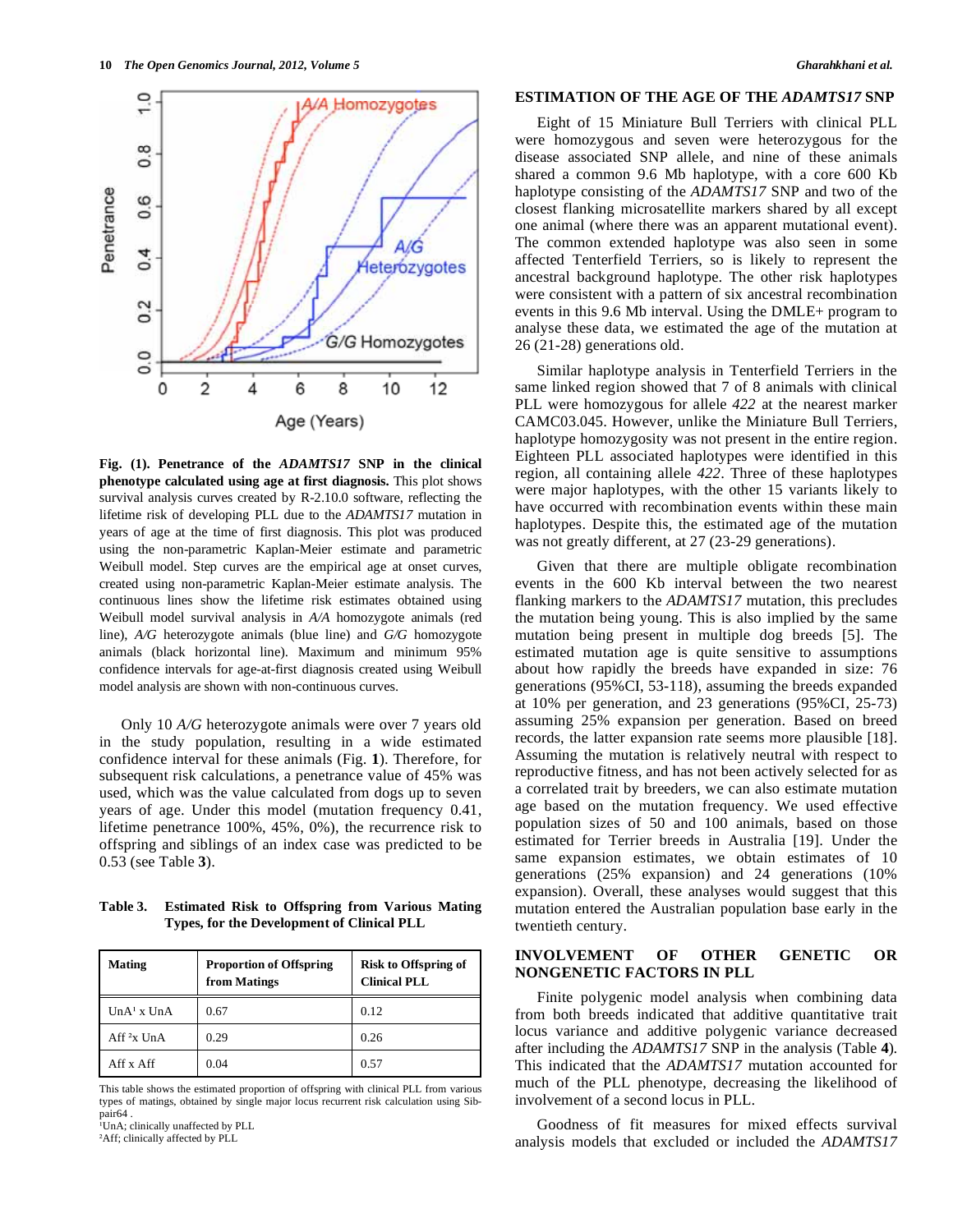| Variance/Likelihood                | Without inclusion of ADAMTS17 SNP | With inclusion of ADAMTS17 SNP |
|------------------------------------|-----------------------------------|--------------------------------|
| Additive QTL <sup>1</sup> variance | 18.328804 (51.6%)                 | 0.146914(3.5%)                 |
| Additive polygenic variance        | $0.792643(9.8\%)$                 | 0.456353(11.7%)                |
| Environmental variance             | 0.047852(38.6%)                   | 0.046973(84.7%)                |
| Modal model log likelihood         | $-504.372$                        | $-391.767$                     |
| Mean model log likelihood          | $-483.808$                        | $-398.259$                     |
| C.V. <sup>2</sup> Log likelihood   | 4.63%                             | 2.35%                          |

**Table 4. The PLL Phenotype is Largely Due to the** *ADAMTS17* **SNP as Determined Using the Finite Polygenic Model Analysis** 

This table shows the variance of the quantitative trait PLL in the combined Miniature Bull Terrier and Tenterfield Terrier populations with and without the effect of the *ADAMTS17* SNP. Additive quantitative trait locus variance and additive polygenic variance decreased significantly after including the *ADAMTS17* SNP, indicating that *ADAMTS17* SNP is the main cause of PLL.

<sup>1</sup>Ouantitative trait locus

 $2 \tilde{C}$  coefficient of variation

SNP as a fixed effect, were not significantly different  $(P =$ 1.0 for null, 0.878605 for integrated and 1.000 for penalised analysis), indicating that the *ADAMTS17* mutation could account for most (or all) of the familial aggregation of the PLL phenotype.

#### **DISCUSSION**

 Primary Lens Luxation is due to a mutation in the gene *ADAMTS17* on CFA03 in 17 canine breeds, mostly Terriers and breeds with Terrier co-ancestry, but also in some breeds with more diverse origins [5, 6]*.* Despite this, the actual mode of inheritance of PLL remains unclear. The current study findings suggest PLL shows dose and age dependant effects, consistent with an additive allelic model. Thus on average, animals homozygous for the mutation are expected to show the disease earlier in life (mean age of 4-5 years) compared to heterozygous animals (mean age 6 years or more). Survival analysis showed that penetrance of the PLL mutation increased with age, with full penetrance in *A/A* animals over 6 years, and incomplete but up to 60% penetrance in *A/G* animals by 10 years of age. Survival analysis with and without ascertainment correction produced the same results, suggesting the penetrance value calculated for the PLL mutation is unlikely to be biased due to animal selection in this study.

 In calculating the risk of disease in the general population, we used the penetrance estimate of 45% in heterozygous animals up to age 7 years. This was because there were only 10 *A/G* heterozygote animals over the age of 7 years in our study population, resulting in a wide 95% confidence interval for *A/G* heterozygote animals over this age. Due to the lack of published data on the actual prevalence of PLL in Miniature Bull Terriers or Tenterfield Terriers, the estimated risks for the disease in the general population are projected values.

 In our recent study in Jack Russell Terriers, Miniature Bull Terriers and Lancashire Heelers, 9.4% (23/196) of PLL clinically affected dogs were *A/G* heterozygotes [5]. Thus in PLL in these breeds, the estimated penetrance for heterozygote animals is lower than expected in a purely additive codominant disease. However, most of the animals

in this study were under 7 years, and so may develop disease with age. Gould *et al.,* also suggested an increased but low risk of PLL in heterozygote animals [6]. However, in the current study, a penetrance of as high as 60% was calculated in heterozygous animals up to 10 years of age, and a penetrance of 100% in homozygous animals over the age of 6 years. This suggests that the mode of inheritance may best fit an additive model. Such modes of inheritance have been reported in inherited diseases such as Parkinsonism in humans [20].

 Gene additive effects, gene interactions, and interactions between genes and the environment can also affect the mode of inheritance in genetic diseases. Thus, an alternate hypothesis to additive inheritance could be that a second or modifying locus is associated with PLL, or environmental factors could interact with genetic factors to alter penetrance and the clinical picture of disease.

 One of the important results of this study was the relatively high risk of heterozygote animals developing clinical PLL, a disease which is commonly painful. Reducing the prevalence of clinical disease in recessive diseases may involve breeding carrier or affected dogs to unaffected homozygous dogs to produce unaffected homozygote and/or carrier pups. However, when carrier animals have a relatively high risk of developing a potentially painful disease this strategy may be problematic. Further, the frequency of the PLL disease allele in some populations may also be high, making removal of all PLL affected and carrier animals impractical in these breeds due to the resultant loss of genetic variability in the breed. Hence, control of PLL may include maintenance of as many breeding lines as possible, by breeding as many unaffected homozygous animals as possible to related breeds with a low PLL mutation prevalence, and screening the progeny for inherited diseases. This strategy allows breeding away from PLL whilst minimising the risk of unveiling other genetic problems.

 In this study, calculations estimating the lifetime risk of developing clinical PLL in homozygous and heterozygous animals, the estimated penetrance of PLL in general population, and the recurrence risk for offspring and siblings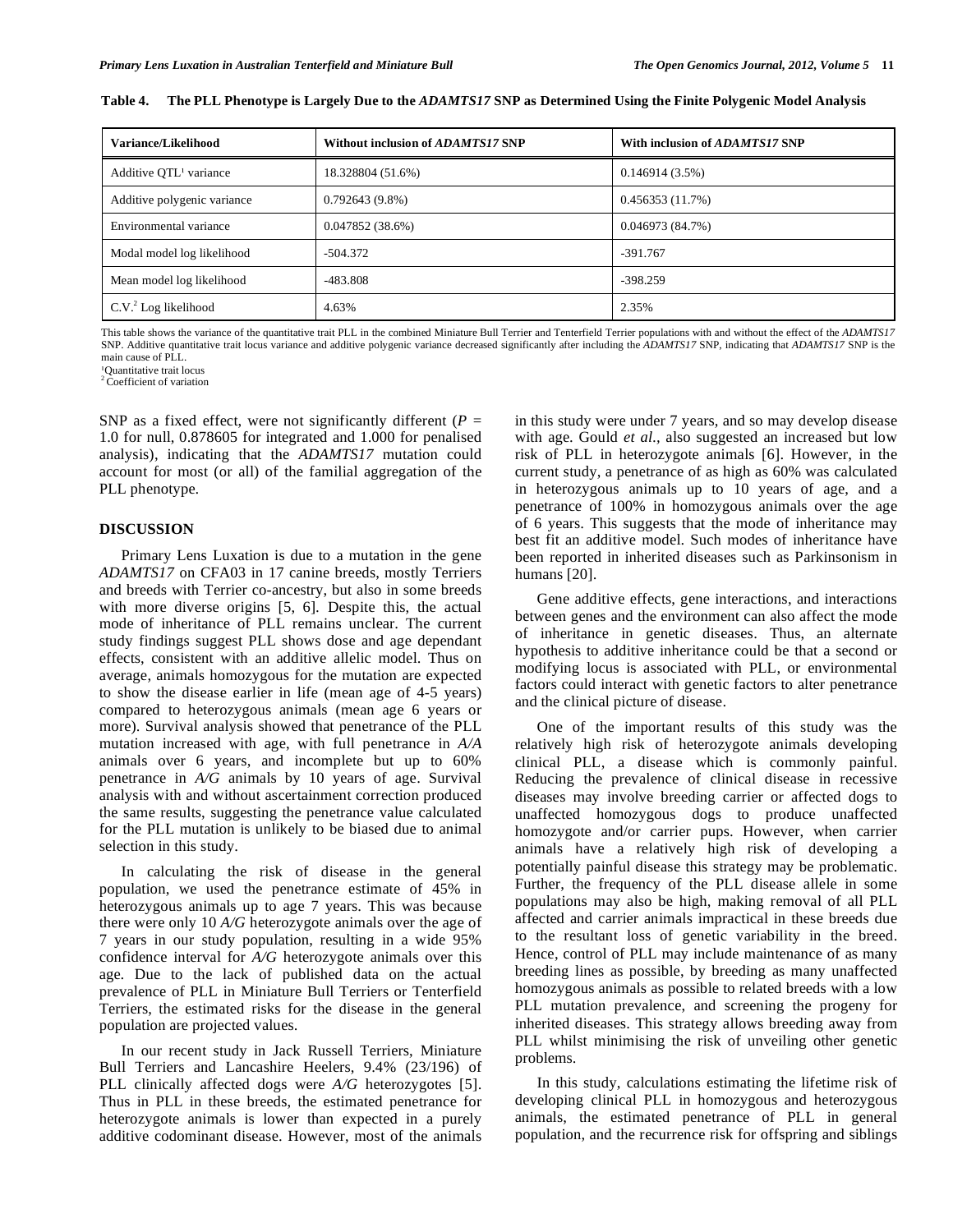of an index case were performed. These data provide clinicians with indications of the risk of, and likely clinical onset of, clinical PLL in both homozygote and heterozygote Miniature Bull Terriers and Tenterfield Terriers in Australia. It also identifies problems in breeding with animals carrying this mutation and proposes methods to address this issue.

 In the Miniature Bull Terriers one main disease related haplotype was present in dogs in this study, supporting the age of the mutation in this population being approximately 100 years. Miniature Bull Terriers are believed to have their origins in the Old English White Terrier, the Dalmatian and the Bulldog, and were first documented as a breed in the late nineteenth century. As the Bulldog and Dalmatian have not been reported to suffer from PLL, the extinct Old English White Terrier could thus be the originating breed for the mutation in the Miniature Bull Terrier population in this study [21-23].

 In the Tenterfield Terrier sample, we inferred that the mutation was introduced by multiple founders, each time with the disease associated mutation being on a different background haplotype. Maximum likelihood estimation of founder haplotypes is difficult because of the persistent linkage disequilibrium seen in our pedigree founders, so our conclusions should be a little tentative. In two older haplotypes the disease associated region had been reduced to a very small region around allele *422*, consistent with more recombination events occurring in many generations over a longer time frame. These haplotypes may have their origins in the founders of the Tenterfield Terrier breed in Australia, although the breed has only been registered, and so had a closed breeding pool, for approximately two decades [21]. The third haplotype in the Tenterfield Terrier population was the commonest haplotype in the affected Miniature Bull Terriers.

 This study found that the *ADAMTS17* mutation was the main cause of PLL in the tested populations. However, difficulties in determining the mode of inheritance for PLL suggest a possible role for other genetic or nongenetic factors in the disease phenotype. Such factors may include other *ADAMTS17* alleles, a second mutation with a lesser effect on the disease phenotype or environmental effects. In support of this, clinical PLL has been reported in *G/G* homozygote dogs in several breeds including Miniature Bull Terriers, Lancashire Heelers, Jack Russell Terriers, Tenterfield Terriers, Rat Terriers, Jagdterriers, and Wire-haired Fox Terriers, suggesting genetic heterogeneity is possible in these breeds [5, 6]. Further, Gould *et al.,* reported that in 16 other breeds with PLL, the *ADAMTS17* causative mutation was not present, suggesting a genetically distinct form of the disease is possible in those breeds [6].

 As the previous study reporting the PLL associated mutation in the canine *ADAMTS17* gene did not sequence the introns and regulatory sequences [5], mutations in introns or regulatory sequences may not have been detected. Such sequence variants, as well as synonymous and non synonymous coding sequence changes, may affect the disease phenotype by altering RNA splicing or gene expression [24-26]. Thus, a hypomorphic allele of the *ADAMTS17* SNP could be associated with a milder phenotype in compound heterozygotes, as evidenced by later

disease onset and decreased penetrance. Hence, sequencing of *ADAMTS17* introns, and 3<sup>'</sup> and 5<sup>'</sup> untranslated regions in dogs with varying clinical PLL status and PLL associated *ADAMTS17* mutation genotypes may further our understanding of disease pathogenesis. Determination of *ADAMTS17* expression levels using RT-PCR and protein quantitation on ocular tissues from animals with PLL could also provide evidence of involvement of various alleles of the *ADAMTS17* SNP in PLL development.

 Candidates for a modifying locus in PLL include an *ADAMTSL* gene, as encoded proteins from these genes have been suggested to interact with the ADAMTS proteins and have a regulatory effect on their activities [27]. Future GWAS using SNPs located throughout the whole canine genome may help to investigate the involvement of secondary or modifying loci in the development of PLL. However, an effect from environmental factors could also change the penetrance of the disease in *A/G* heterozygote animals. Finally, it also may be speculated that a second mutation in the *ADAMTS17* gene which is segregating with the PLL associated allele in heterozygote animals, could result in reduction of expression of the PLL associated allele, causing a milder phenotype in affected heterozygotes.

 Mutations in *ADAMTS17* in humans are associated with Weill-Marchesani syndrome (WNS) like syndrome, which is characterised by lens dislocation and short stature [28]. Interestingly, one of the reported mutations in humans with WMS-like syndrome is a homozygous *G>A* splice-site donor mutation in intron 12 of the gene which produces a truncated transcript, similar to the mutation in the canine orthologue which causes PLL. In contrast, mutations in the coding regions of the *ADAMTS17* gene were excluded from association with primary lens instability in the cat, and the *FBN1* gene has been suggested as a potential candidate gene in this species [29], suggesting that genetic causes of inherited lens dislocation may be different in dogs and cats.

#### **CONCLUSIONS**

 Inheritance of PLL in Australian Miniature Bull Terriers and Tenterfield Terriers is likely to most closely follow an additive model, with heterozygotes at significant risk for developing clinical PLL. The *ADAMTS17* PLL associated SNP is likely to be an old mutation in the Terrier breeds, and has been introduced several times into the Australian Tenterfield Terrier population. If the PLL phenotype is controlled by factors other than the *ADAMTS17* SNP, such as a second locus or an environmental effect, the effect is much less than that of this disease associated SNP. These findings support continued monitoring of carriers of the PLL mutation for evidence of lens luxation, as well as the mutation being an old one present in many dog breeds.

#### **CONFLICT OF INTEREST**

Declared none.

#### **ACKNOWLEDGEMENTS**

 The authors thank Professor Gary Johnson for performing the *ADAMTS17* mutation testing, Dr Cathryn Mellersh, and veterinary ophthalmologists Dr Edith